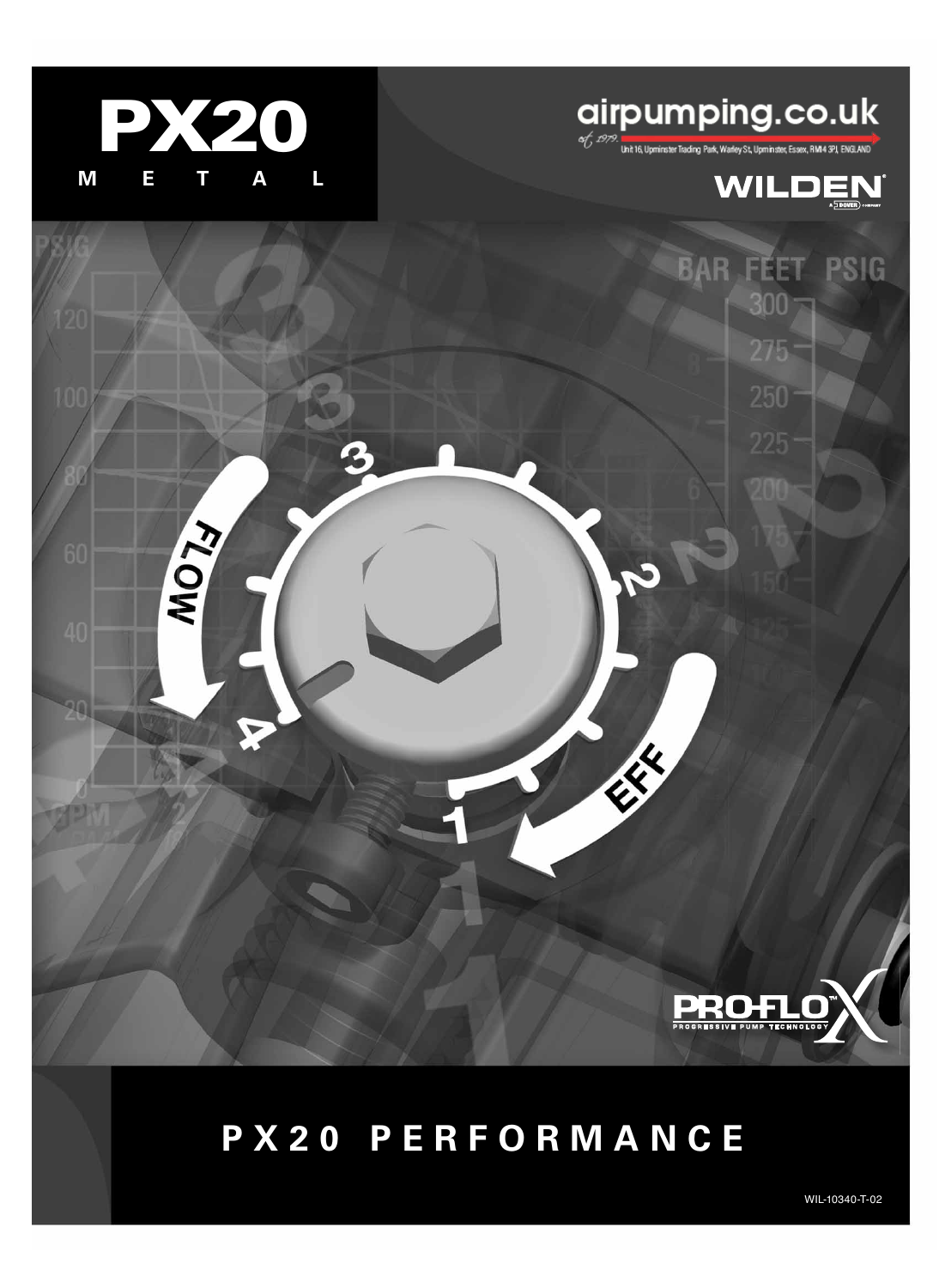

# **Pro-Flo XTM Operating Principal**

The Pro-Flo X™ air distribution system with the revolutionary Efficiency Management System (EMS) offers flexibility never before seen in the world of control dial, the operator can select the optimal balance of flow and efficiency that best meets the application needs. Pro-Flo X™ provides higher



performance, lower operational costs and flexibility that exceeds previous industry standards.

|                                                                                                 | <b>VOIA</b>                                                            | ₹<br>œ                                                                                                                                    | ₹                                                                                                                        | <b>AIR CONSUMPTION</b>                                                                                                                   |
|-------------------------------------------------------------------------------------------------|------------------------------------------------------------------------|-------------------------------------------------------------------------------------------------------------------------------------------|--------------------------------------------------------------------------------------------------------------------------|------------------------------------------------------------------------------------------------------------------------------------------|
| Turning the dial<br>changes the<br>relationship<br>between air inlet<br>and exhaust<br>porting. | Each dial setting<br>represents an<br>entirely different<br>flow curve | Pro-Flo X <sup>™</sup> pumps<br>are shipped from<br>the factory on<br>setting 4, which<br>is the highest<br>flow rate setting<br>possible | Moving the dial<br>from setting 4<br>causes a decrease<br>in flow and an even<br>greater decrease in<br>air consumption. | When the air<br>consumption<br>decreases more<br>than the flow<br>rate, efficiency<br>is improved and<br>operating costs<br>are reduced. |

AODD pumps. The patent-pending EMS is simple and easy to use. With the turn of an integrated

**PROFLO**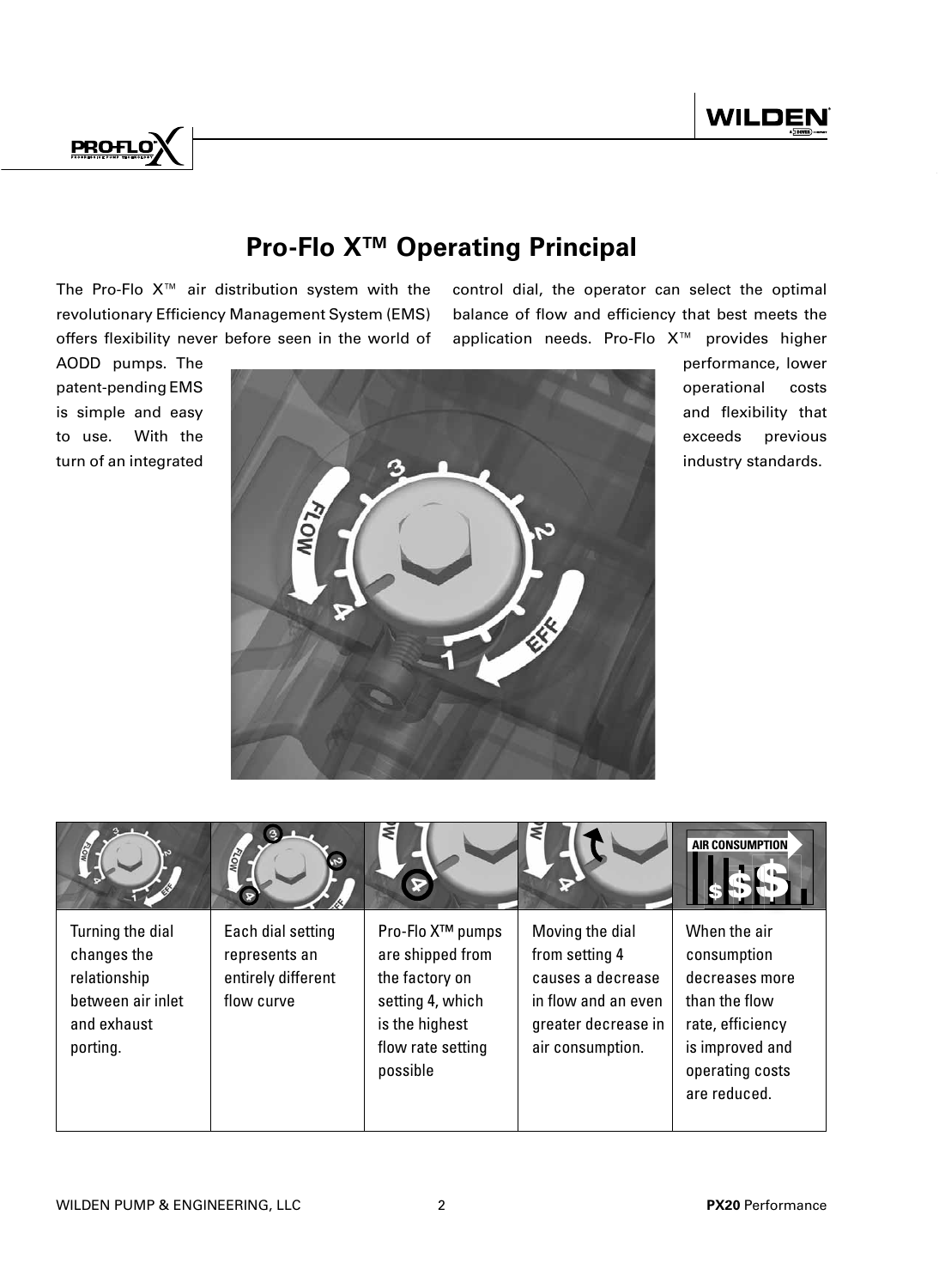# **HOW TO USE THIS EMS CURVE**



This is an example showing how to determine flow rate and air consumption for your Pro-Flo  $X^{\scriptscriptstyle \text{TM}}$  pump using the Efficiency Management System (EMS) curve and the performance curve. For this example we will be using 4.1 bar (60 psig) inlet air pressure and 2.8 bar (40 psig) discharge pressure and EMS setting 2.

- **Step 1:** *Identifying performance at setting 4.* Locate the curve that represents the flow rate of the pump with 4.1 bar (60 psig) air inlet pressure. Mark the point where this curve crosses the horizontal line representing 2.8 bar (40 psig) discharge pressure. (Figure 1). After locating your performance point on the flow curve, draw a vertical line downward until reaching the bottom scale on the chart. Identify the flow rate (in this case, 8.2 gpm). Observe location of performance point relative to air consumption curves and approximate air consumption value (in this case, 9.8 scfm).
- **Step 2:** *Determining flow and air X Factors.* Locate your discharge pressure (40 psig) on the vertical axis of the EMS curve (Figure 2). Follow along the 2.8 bar (40 psig) horizontal line until intersecting both flow and air curves for your desired EMS setting (in this case, setting 2). Mark the points where the EMS curves intersect the horizontal discharge pressure line. After locating your EMS points on the EMS

curve, draw vertical lines downward until reaching the bottom scale on the chart. This identifies the flow  $X$  Factor (in this case, 0.58) and air X Factor (in this case, 0.48).

**Step 3:** *Calculating performance for specific EMS*  setting. Multiply the flow rate (8.2 gpm) obtained in Step 1 by the flow X Factor multiplier (0.58) in Step 2 to determine the flow rate at EMS setting 2. Multiply the air consumption (9.8 scfm) obtained in Step 1 by the air X Factor multiplier (0.48) in Step 2 to determine the air consumption at EMS setting 2 (Figure 3).

| 8.2 gpm (flow rate for Setting 4)<br>(Flow X Factor setting 2)              |
|-----------------------------------------------------------------------------|
| 4.8 gpm (Flow rate for setting 2)                                           |
| <b>9.8</b> scfm (air consumption for setting 4)<br>(Air X Factor setting 2) |
| 4.7 scfm (air consumption for setting 2)                                    |

Figure 3

The flow rate and air consumption at Setting 2 are found to be 18.2 lpm (4.8 gpm) and 7.9 Nm<sup>3</sup> /h (4.7 scfm) respectively.

**PROFLO**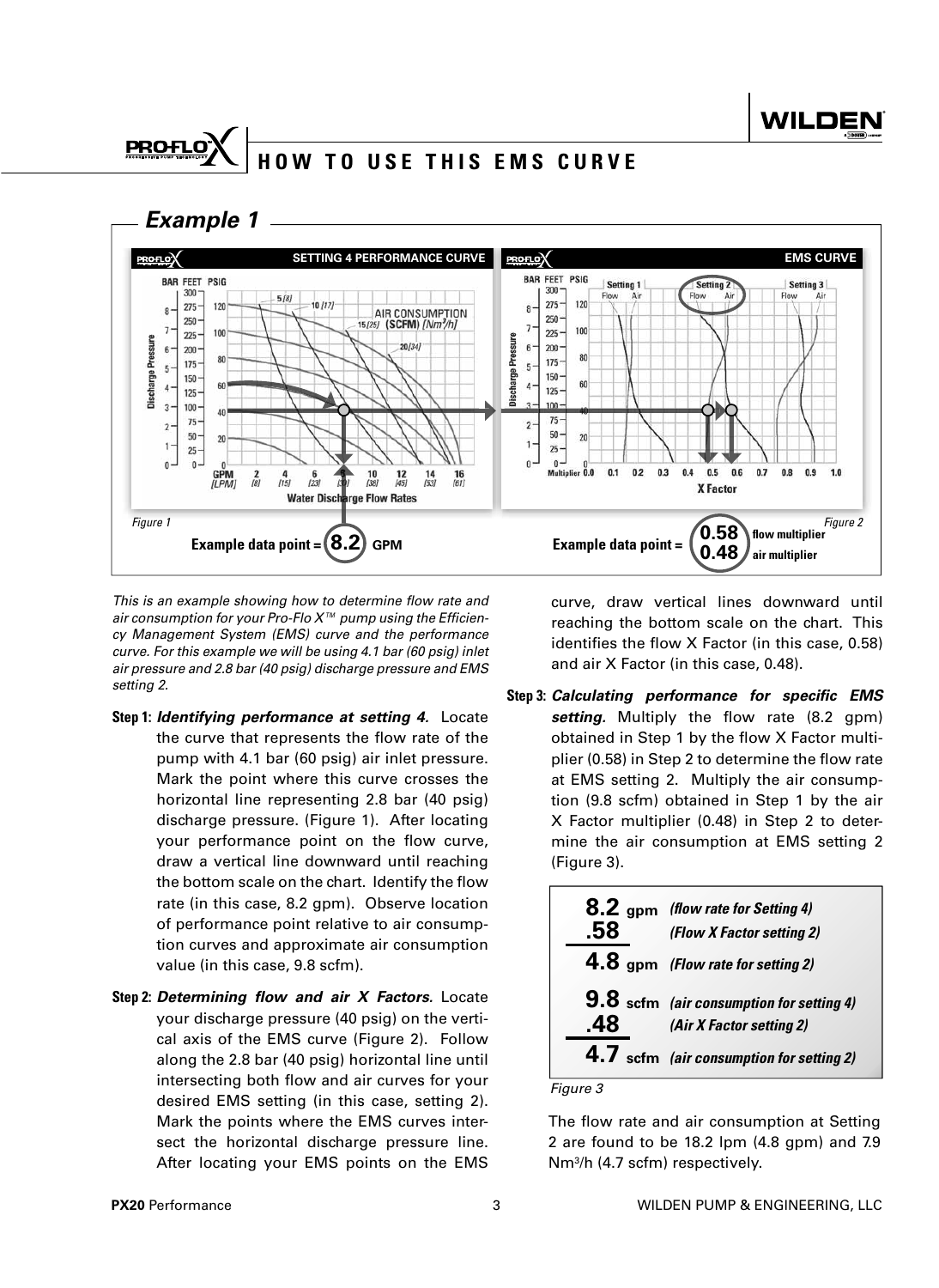## **PROFLO HOW TO USE THIS EMS CURVE**

 *Example 2.1*



This is an example showing how to determine the inlet air pressure and the EMS setting for your Pro-Flo X<sup>™</sup> pump to optimize the pump for a specific application. For this example we will be using an application requirement of 18.9 lpm  $(5$  gpm) flow rate against 2.8 bar (40 psig) discharge pressure. This example will illustrate how to calculate the air consumption that could be expected at this operational point.

### **DETERMINE EMS SETTING**

- **Step 1***: Establish inlet air pressure.* Higher air pressures will typically allow the pump to run more efficiently, however, available plant air pressure can vary greatly. If an operating pressure of 6.9 bar (100 psig) is chosen when plant air frequently dips to 6.2 bar (90 psig) pump performance will vary. Choose an operating pressure that is within your compressed air system's capabilities. For this example we will choose 4.1 bar (60 psig).
- **Step 2***: Determine performance point at setting 4.* For this example an inlet air pressure of 4.1 bar (60 psig) inlet air pressure has been chosen. Locate the curve that represents the performance of the pump with 4.1 bar (60 psig) inlet air pressure. Mark the point where this curve crosses the horizontal line representing 2.8 bar (40 psig) discharge pressure. After locating this point on the flow curve, draw a vertical line downward until reaching the bottom scale on the chart and identify the flow rate.

 In our example it is 38.6 lpm (10.2 gpm). This is the setting 4 flow rate. Observe the location of the performance point relative to air consumption curves and approximate air consumption value. In our example setting 4 air consumption is 24 Nm<sup>3</sup> /h (14 scfm). See figure 4.

**Step 3***: Determine flow X Factor.* Divide the required flow rate 18.9 lpm  $(5 \text{ gpm})$  by the setting 4 flow rate 38.6 lpm (10.2 gpm) to determine the flow X Factor for the application.

5 gpm / 10.2 gpm = 0.49 (flow X Factor)

**Step 4***: Determine EMS setting from the flow X Factor.* Plot the point representing the flow X Factor (0.49) and the application discharge pressure 2.8 bar (40 psig) on the EMS curve. This is done by following the horizontal 2.8 bar (40 psig) psig discharge pressure line until it crosses the vertical 0.49 X Factor line. Typically, this point lies between two flow EMS setting curves (in this case, the point lies between the flow curves for EMS setting 1 and 2). Observe the location of the point relative to the two curves it lies between and approximate the EMS setting (figure 5). For more precise results you can mathematically interpolate between the two curves to determine the optimal EMS setting.

For this example the EMS setting is 1.8.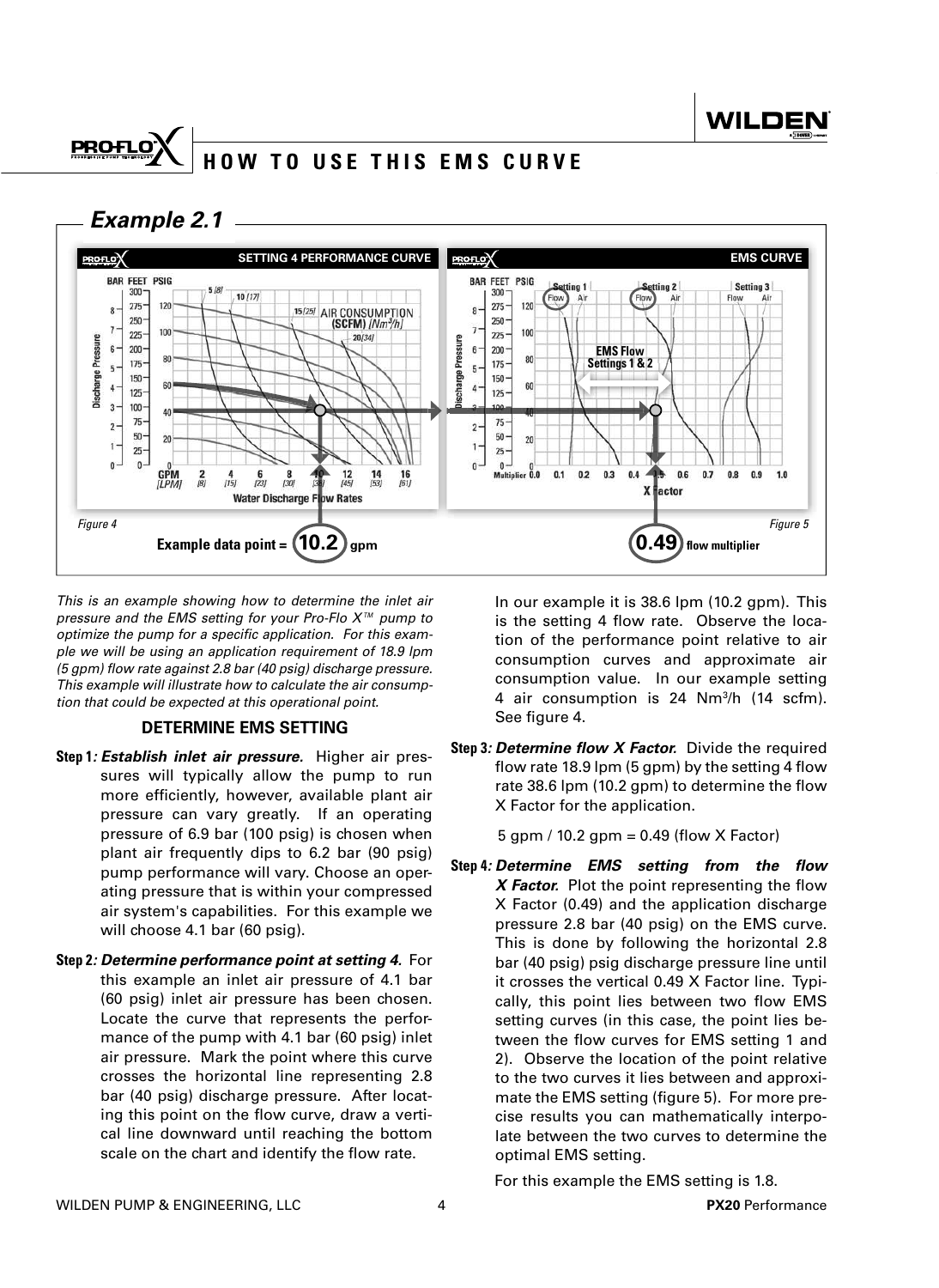# **HOW TO USE THIS EMS CURVE**



**PROFLO** 



### **Determine air consumption at a specific EMS setting.**

**Step 1***: Determine air X Factor.* In order to determine the air X Factor, identify the two air EMS setting curves closest to the EMS setting established in example 2.1 (in this case, the point lies between the air curves for EMS setting 1 and 2). The point representing your EMS setting (1.8) must be approximated and plotted on the EMS curve along the horizontal line representing your discharge pressure (in this case, 40 psig). This air point is different than the flow point plotted in example 2.1. After estimating (or interpolating) this point on the curve, draw a vertical line downward until reaching the bottom scale on the chart and identify the air X Factor (figure 7).

### For this example the air X Factor is **0.40**

**Step 2***: Determine air consumption.* Multiply your setting 4 air consumption (14 scfm) value by the air X Factor obtained above (0.40) to determine your actual air consumption.

### 14 scfm x **0.40** = 5.6 SCFM

In summary, for an application requiring 18.9 lpm (5 gpm) against 2.8 bar (40 psig) discharge pressure, the pump inlet air pressure should be set to 4.1 bar (60 psig) and the EMS dial should be set to 1.8. The pump would then consume 9.5 Nm<sup>3</sup> /h (5.6 scfm) of compressed air.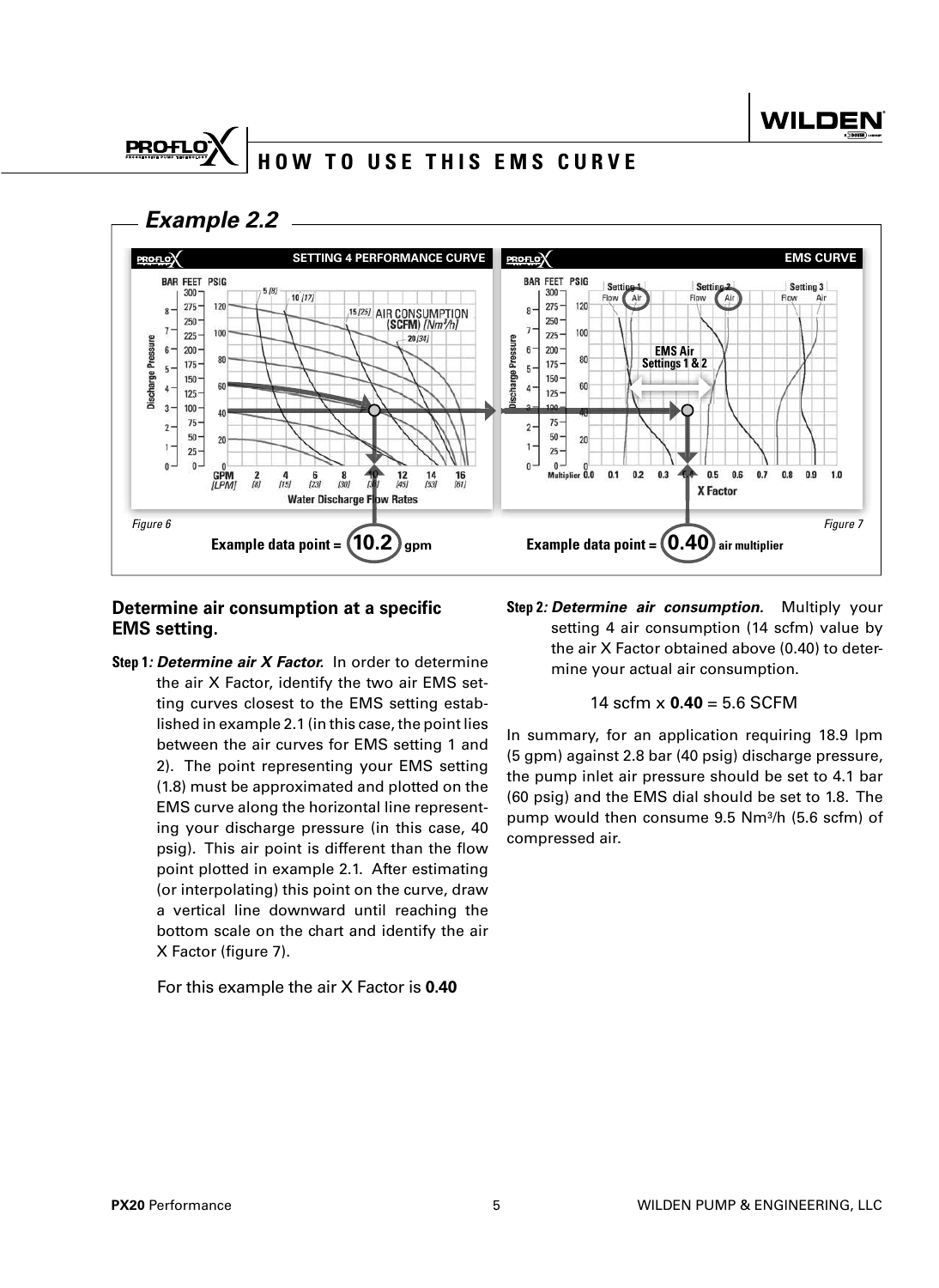

| Width950 mm (37.4")                             |
|-------------------------------------------------|
| Depth424 mm (16.7")                             |
|                                                 |
| Ship Weight Cast Iron 223 kg (492 lbs.)         |
| Air Inlet 19 mm (3/4")                          |
|                                                 |
|                                                 |
|                                                 |
|                                                 |
| Suction Lift4.1 m Dry (13.6')                   |
| 8.6 m Wet (28.4')                               |
|                                                 |
| Disp. Per Stroke 4.4   (1.15 gal.) <sup>1</sup> |
| Max. Flow Rate 1211 Ipm (320 gpm)               |
|                                                 |
| Max. Size Solids 35 mm (1-3/8")                 |

1Displacement per stroke was calculated at 4.8 bar (70 psig) air inlet pressure against a 2.1 bar (30 psig)head pressure.

The Efficiency Management System (EMS) can be used to optimize the performance of your Wilden pump for specific applications. The pump is delivered with the EMS adjusted to setting 4, which allows maximum flow.

The EMS curve allows the pump user to determine flow and air consumption at each EMS setting. For any EMS setting and discharge pressure, the "X factor" is used as a multiplier with the original values from the setting 4 performance curve to calculate the actual flow and air consumption values for that specific EMS setting. Note: you can interpolate between the setting curves for operation at intermediate EMS settings.

### EXAMPLE

A PX20 cast iron, rubber-fitted pump operating at EMS setting 4, achieved a flow rate of 606 lpm (160 gpm) using 170 Nm<sup>3</sup>/h (100 scfm) of air when run at 4.1 bar (60 psig) air inlet pressure and 2.1 bar (30 psig) discharge pressure (See dot on performance curve).

The end user did not require that much flow and wanted to reduce air consumption at his facility. He determined that EMS setting 2 would meet his needs. At 2.1 bar (30 psig) discharge pressure and EMS setting 2, the flow "X factor" is 0.67 and the air "X factor" is 0.60 (see dots on EMS curve).

Multiplying the original setting 4 values by the "X factors" provides the setting 2 flow rate of 406 lpm (107 gpm) and an air consumption of 102 Nm<sup>3</sup>/h (60 scfm). The flow rate was reduced by 33% while the air consumption was reduced by 40%, thus providing increased efficiency.

**For a detailed example for how to set your EMS, see beginning of performance curve section.**

**Caution: Do not exceed 8.6 bar (125 psig) air supply pressure.** 

**PERFORMANCE**

᠊ᢦ  $\blacksquare$  $\overline{\mathbf{z}}$  $\mathbf{r}$  $\bullet$  $\overline{\mathbf{z}}$ 3  $\blacktriangleright$  $\overline{\mathbf{z}}$  $\Omega$ m

**PROFLOT**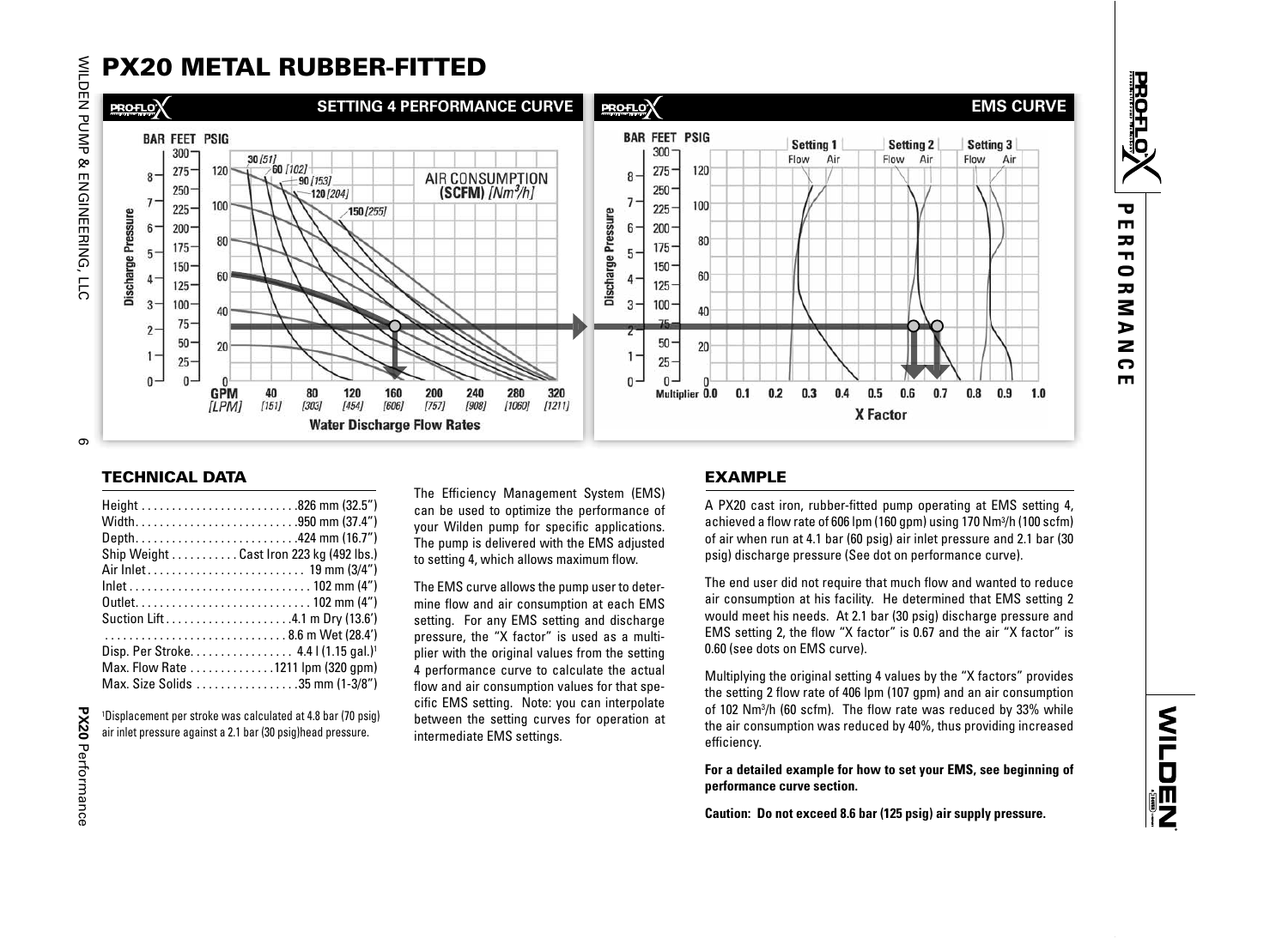

| Width950 mm (37.4")                                            |
|----------------------------------------------------------------|
| Depth424 mm (16.7")                                            |
| Ship Weight $\ldots \ldots \ldots$ Cast Iron 223 kg (492 lbs.) |
|                                                                |
|                                                                |
|                                                                |
| Suction Lift4.3 m Dry (14.1')                                  |
| 8.6 m Wet (28.4')                                              |
| Disp. Per Stroke 4.6   (1.22 gal.) <sup>1</sup>                |
| Max. Flow Rate 1185 lpm (313 qpm)                              |
| Max. Size Solids 35 mm (1-3/8")                                |

**PERFORMANCE**

᠊ᠣ  $\mathbf{m}$  $\overline{\mathbf{v}}$  $\mathbf{L}$  $\bullet$  $\overline{\mathbf{v}}$ ζ  $\triangleright$  $\overline{z}$  $\Omega$  $\blacksquare$ 

**PROFLOT**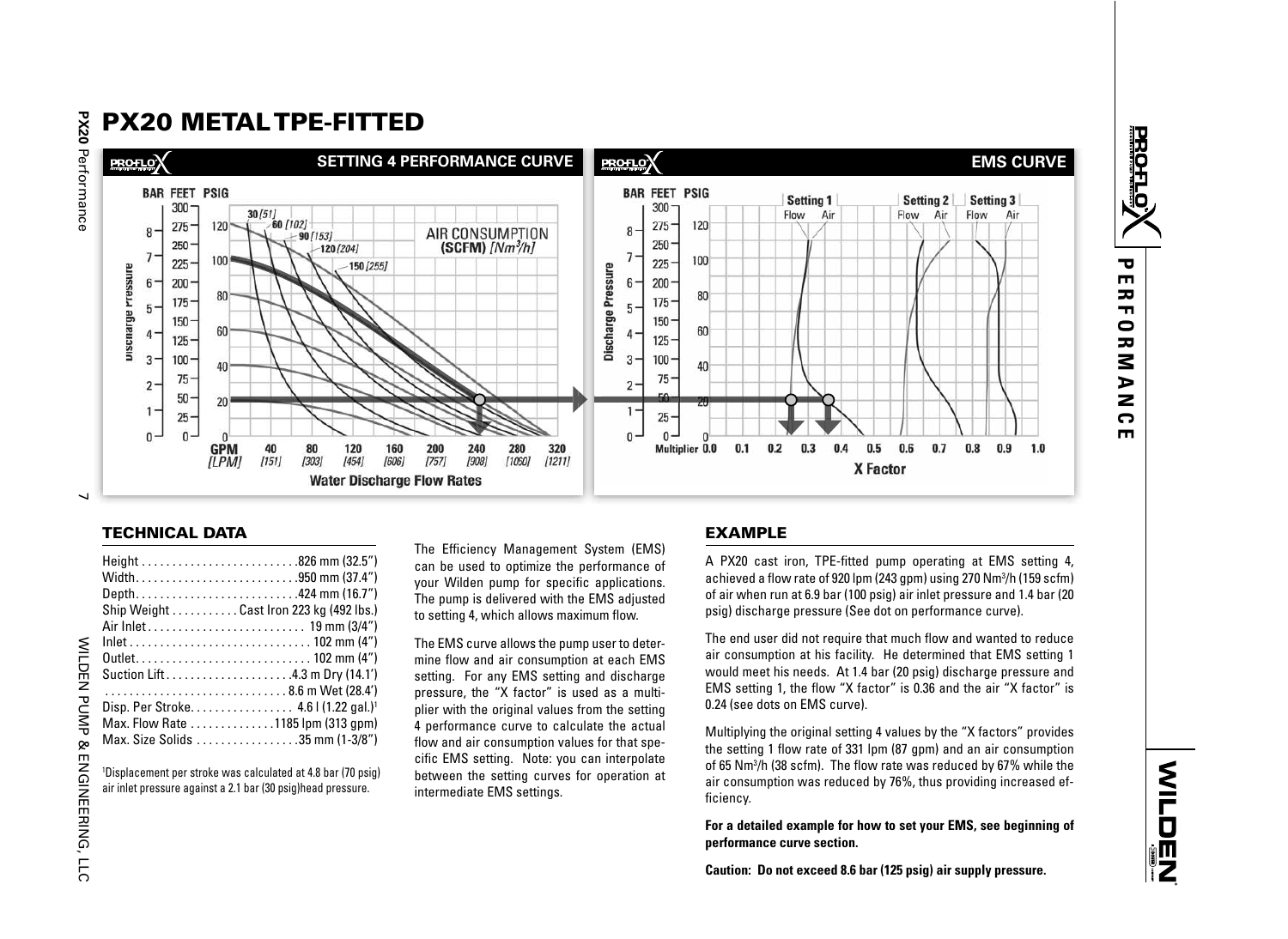

| Width950 mm (37.4")                             |
|-------------------------------------------------|
| Depth424 mm (16.7")                             |
| Ship Weight Cast Iron 223 kg (492 lbs.)         |
|                                                 |
|                                                 |
|                                                 |
| Suction Lift4.1 m Dry (13.4')                   |
|                                                 |
| Disp. Per Stroke 4.2   (1.11 gal.) <sup>1</sup> |
| Max. Flow Rate 935 lpm (247 gpm)                |
| Max. Size Solids 35 mm (1-3/8")                 |

1Displacement per stroke was calculated at 4.8 bar (70 psig) air inlet pressure against a 2.1 bar (30 psig)head pressure.

**PERFORMANCE**

᠊ᢦ  $\blacksquare$  $\overline{\mathbf{z}}$  $\mathbf{r}$  $\bullet$  $\overline{\mathbf{z}}$ 3  $\blacktriangleright$  $\overline{\mathbf{z}}$  $\mathbf{\Omega}$  $\mathbf{m}$ 

**PROFLOT**